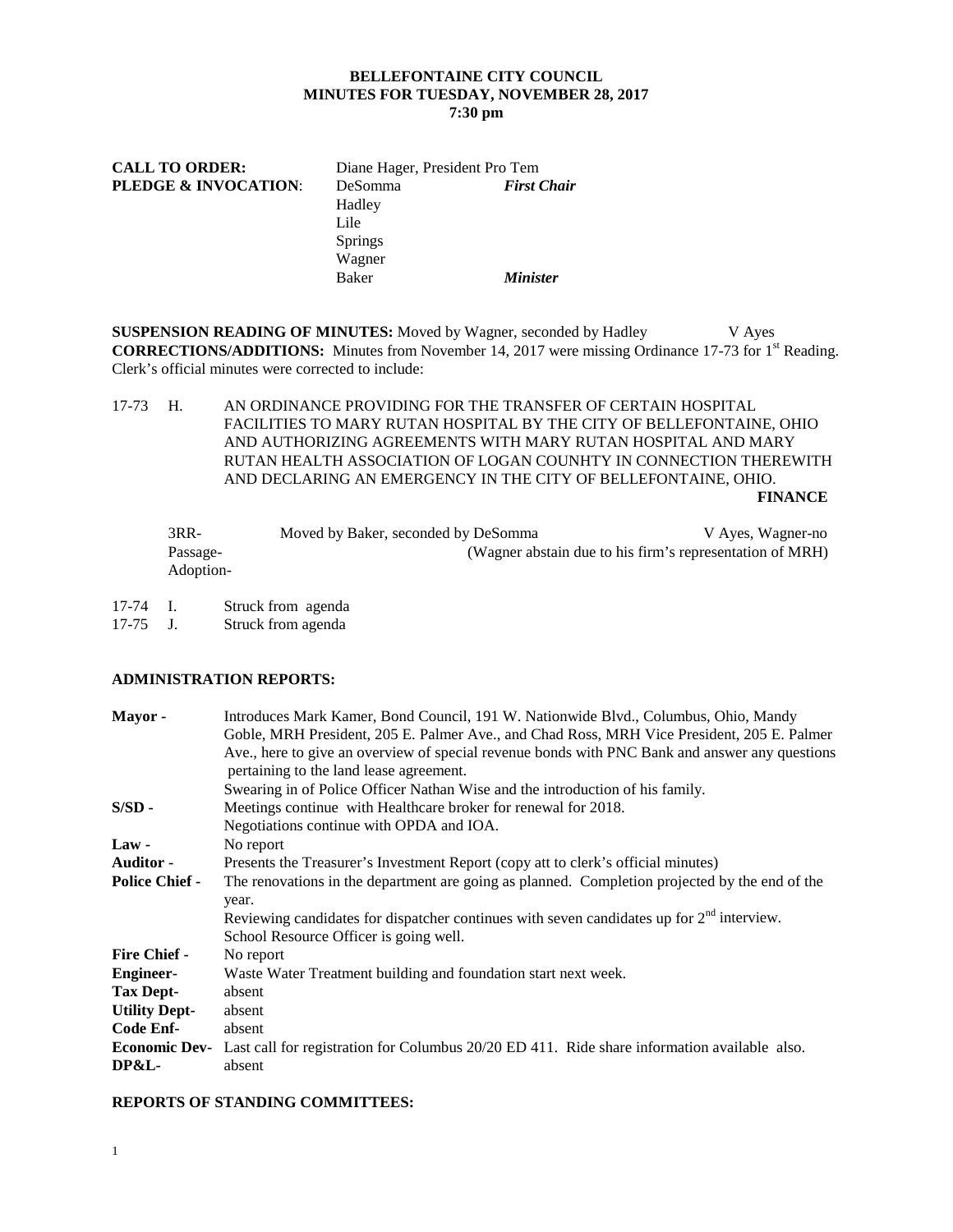| Explained ordinance on the agenda.  |  |  |  |  |  |
|-------------------------------------|--|--|--|--|--|
| Explained ordinances on the agenda. |  |  |  |  |  |
| Explained ordinance on the agenda.  |  |  |  |  |  |
| No report                           |  |  |  |  |  |
| Explained ordinance on the agenda.  |  |  |  |  |  |
| Sidewalks, Curbs & Parks -No report |  |  |  |  |  |
| No report                           |  |  |  |  |  |
|                                     |  |  |  |  |  |

### **COMMUNICATIONS FROM CITIZENS:**

#### **INTRODUCTION OF ORDINANCES:**

# **1. ORDINANCES FOR 1ST READING**

17-74 A AN ORDINANCE DETERMINING THE NECESSITY OF AND AUTHORIZING THE ISSUANCE AND SALE OF ONE OR MORE SERIES OF HOSPITAL FACILITIES REVENUE BONDS, SERIES 2017 (MARY RUTAN HOSPITAL) OF THE CITY OF BELLEFONTAINE, OHIO IN AN AGGREGATE PRINCIPAL AMOUNT NOT TO EXCEED \$12,000,000, AUTHORIZING THE EXECUTION AND DELIVERY OF AN AGREEMENT OF LEASE AND A SUBLEASE IN CONNECTION THEREWITH: AUTHORIZING THE EXECUTION AND DELIVERY OF AN ASSIGNMENT OF RIGHTS UNDER A LEASE AND SUBLEASE TO SECURE SUCH BONDS; AUTHORIZING EXECUTION AND DELIVERY OF A BOND PURCHASE AGREEMENT AND A TAX EXEMPTION CERTIFICATE AND AGREEMENT AND A TAX EXEMPTION CERTIFICATE AND AGREEMENT WITH RESPECT TO SAID BONDS; AND AUTHORIZING OTHER DOCUMENTS IN CONNECTION WITH THE ISSUANCE OF THE BONDS; AND DECLARING AN EMERGENCY. **FINANCE**

3RR- Moved by Baker, seconded by Lile V Ayes, Wagner-abstain Passage- (Wagner abstain due to his firm's representation of MRH) Adoption-

## 17-75 B. AN ORDINANCE ESTABLISHING THE MARY RUTAN RLF (FUND 261) AND DECLARING AN EMERGENCY IN THE CITY OF BELLEFONTAINE, OHIO. **FINANCE**

| 3RR-      | Moved by Baker, seconded by Wagner | V Ayes |
|-----------|------------------------------------|--------|
| Passage-  |                                    |        |
| Adoption- |                                    |        |

17-76 C. AN ORDINANCE MAKING SUPPLEMENTAL APPROPRIATIONS AND AMENDING THE PERMANENT APPROPRIATIONS ORDINANCE FOR PURPOSES OF AIRPORT CONSTRUCTION AND DECLARING AN EMERGENCY IN THE CITY OF BELLEFONTAINE, OHIO. **FINANCE**

| 3RR-      | Moved by Baker, seconded by Wagner | V Ayes |
|-----------|------------------------------------|--------|
| Passage-  | Moved by Baker, seconded by Wagner | V Aves |
| Adoption- | Moved by Baker, seconded by Wagner | V Aves |

17-77 D. AN ORDINANCE ESTABLISHING GENERAL FUND PENSION RESERVE (FUND 695), AND MAKING A SUPPLEMENTAL APPROPRIATION AND AMENDING THE PERMANENT APPROPRIATION ORDINANCE FOR THE PURPOSE OF THE GENERAL FUND PENSION RESERVE AND DECLARING AN EMERGENCY IN THE CITY OF BELLEFONTAINE, OHIO. **FINANCE**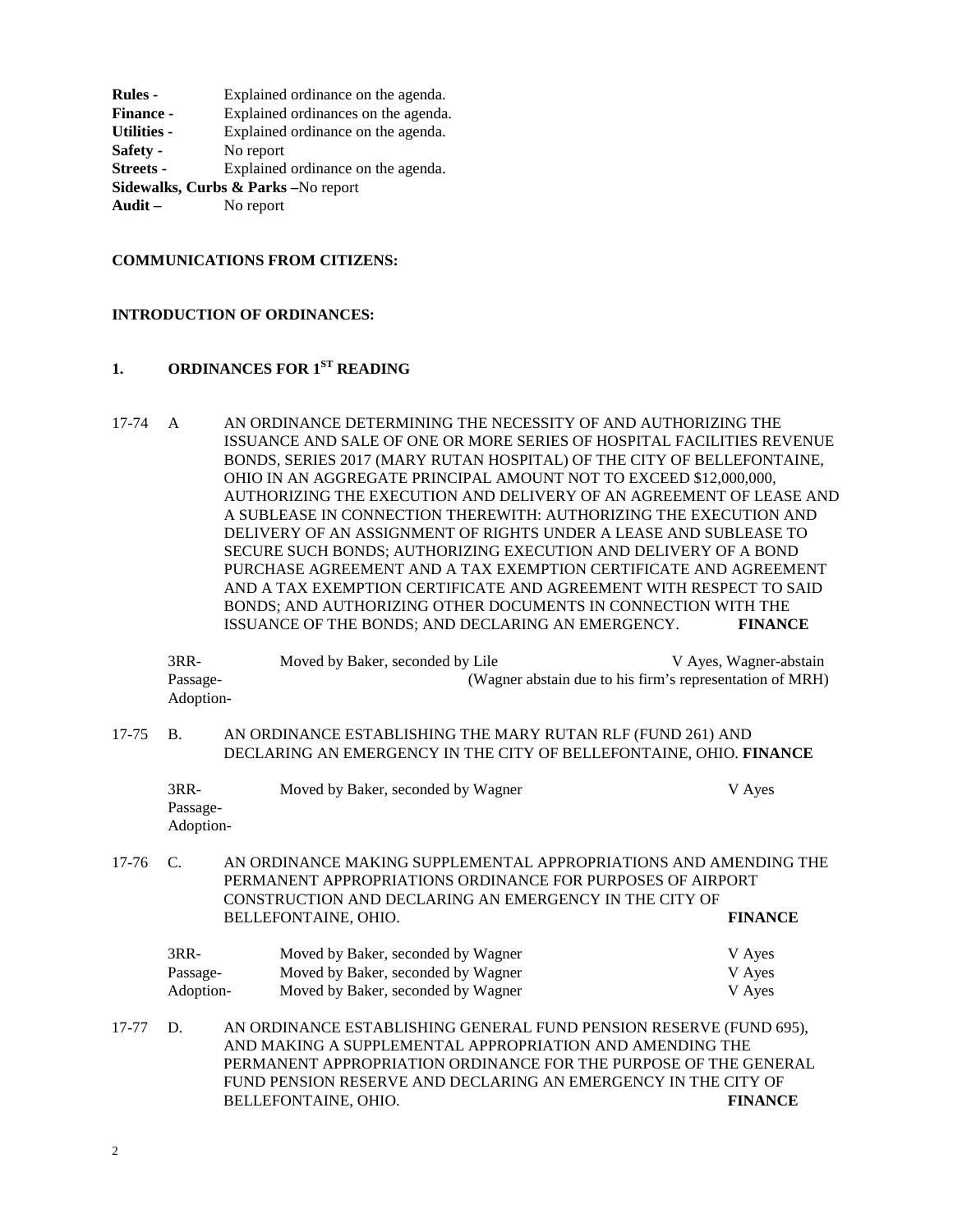|         | 3RR-<br>Passage-<br>Adoption-                                                                                                                                                                                                                                                          |  | Moved by Baker, seconded by Wagner                                                                                                                                                                                                                               | V Ayes         |  |
|---------|----------------------------------------------------------------------------------------------------------------------------------------------------------------------------------------------------------------------------------------------------------------------------------------|--|------------------------------------------------------------------------------------------------------------------------------------------------------------------------------------------------------------------------------------------------------------------|----------------|--|
| 17-78   | E.                                                                                                                                                                                                                                                                                     |  | AN ORDINANCE MAKING TEMPORARY APPROPRIATIONS FOR CURRENT EXPENSES<br>AND OTHER EXPENDITURES DURING THE FISCAL YEAR BEGINNING JANUARY 1,<br>2018 AND ENDING DECEMBER 31, 2018 AND DECLARING AN EMERGENCY IN THE<br>CITY OF BELLEFONTAINE, OHIO.<br><b>FINANCE</b> |                |  |
|         | 3RR-<br>Passage-<br>Adoption-                                                                                                                                                                                                                                                          |  | Moved by Baker, seconded by Wagner                                                                                                                                                                                                                               | V Ayes         |  |
| 17-79   | F.                                                                                                                                                                                                                                                                                     |  | AN ORDINANCE AMENDING AND RESTATING SECTION 351.99 OF THE CODIFIED<br>ORDINANCES OF THE CITY OF BELLEFONTAINE, OHIO RELATING TO PENALTIES<br>FOR PARKING.                                                                                                        | <b>STREETS</b> |  |
|         | 3RR-<br>Passage-<br>Adoption-                                                                                                                                                                                                                                                          |  | Moved by Hadley, seconded by DeSomma                                                                                                                                                                                                                             | V Ayes         |  |
| 17-80   | G.                                                                                                                                                                                                                                                                                     |  | AN ORDINANCE AMENDING CHAPTER 192 OF THE CODIFIED ORDINANCES AND<br>PRIOR ORDINANCE NO. 15-74 AND ALL AMENDMENTS THERETO OF THE CITY OF<br>BELLEFONTAINE, OHIO, REGARDING MUNICIPAL INCOME TAX AND DECLARING<br>AN EMERGENCY IN THE CITY OF BELLEFONTAINE, OHIO. | <b>FINANCE</b> |  |
|         | 3RR-<br>Passage-<br>Adoption-                                                                                                                                                                                                                                                          |  | Moved by Baker, seconded by Wagner                                                                                                                                                                                                                               | V Ayes         |  |
| 2.      |                                                                                                                                                                                                                                                                                        |  | <b>ORDINANCES FOR 2ND READING</b>                                                                                                                                                                                                                                |                |  |
| $17-66$ | А.                                                                                                                                                                                                                                                                                     |  | AN ORDINANCE APPROVING AND ADOPTING AN UPDATED CITY OF<br>BELLEFONTAINE EMPLOYEE HANDBOOK AND DECLARING AN EMERGENCY IN THE<br>CITY OF BELLEFONTAINE, OHIO.                                                                                                      | <b>RULES</b>   |  |
|         | 3RR-<br>Passage-<br>Adoption-                                                                                                                                                                                                                                                          |  | Moved by Lile, seconded by Hadley                                                                                                                                                                                                                                | V Ayes         |  |
| 17-67   | <b>B.</b><br>AN ORDINANCE AMENDING SECTION 927.23 OF THE CODIFIED ORDINANCES OF<br>THE CITY OF BELLEFONTAINE, OHIO, REGARDING STORMWATER DRAINAGE<br>UTILITY RATES FOR THE CITY OF BELLEFONTAINE AND DECLARING AN<br>EMERGENCY IN THE CITY OF BELLEFONTAINE, OHIO.<br><b>UTILITIES</b> |  |                                                                                                                                                                                                                                                                  |                |  |
|         | 3RR-<br>Passage-<br>Adoption-                                                                                                                                                                                                                                                          |  | Moved by Wagner, seconded by Springs                                                                                                                                                                                                                             | V Ayes         |  |
| 17-70   | C.                                                                                                                                                                                                                                                                                     |  | AN ORDINANCE AUTHORIZING THE PURCHASE OF MISCELLANEOUS SUPPLIES,<br>EQUIPMENT AND SERVICES FOR USE IN 2018, AND DECLARING AN EMERGENCY<br>IN THE CITY OF BELLEFONTAINE, OHIO.                                                                                    | <b>FINANCE</b> |  |
|         | 3RR-<br>Passage-                                                                                                                                                                                                                                                                       |  | Moved by Baker, seconded by Wagner                                                                                                                                                                                                                               | V Ayes         |  |